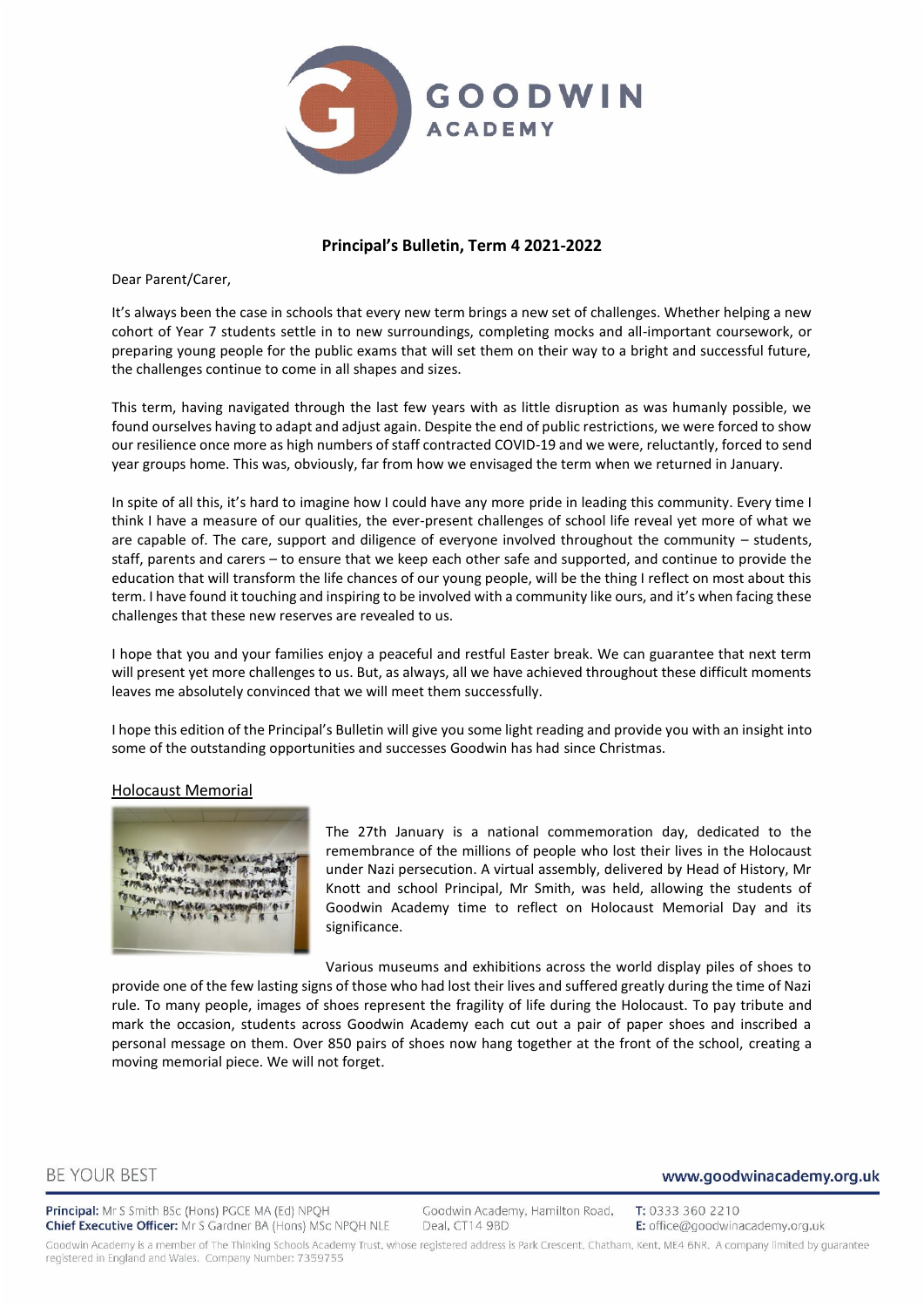

#### True Colours Event – LGBTQ+ Activities – Sixth Form Basketball Game

February marked the LGBTQIA+ History month, which was an opportunity for us to highlight the journey that this community has taken in order to combat both inequality and discrimination.

At Goodwin Academy, it is important for us to educate our students around understanding and acceptance of the fact that everyone is unique, this is after all what makes us human. Our society is a rich mix of cultures, beliefs and genders, a point that should be celebrated. However, at times people's differences may not be what we are used to, this can cause us to feel challenged and fearful.

Educating people around the differences between us aims to combat misunderstanding and potential prejudice, this is why Goodwin, as part of a TSAT wide initiative, marked LGBTQIA+ month with a range of educational activities. We encourage all students to engage, discuss and challenge themselves to understand and appreciate that LGBTQIA+ community is an integral part of what makes us a rich society. Our slogan for the month was #weareone, as we are one community of people who should be supporting each other regardless of our gender, sexuality or preference.

#### Dover District Basketball Tour

Well done to our Under 13s and Under 15s basketball teams for your amazing efforts in the Dover District Tournament. The under 13s team was made up of seven students from both Years 7 and 8 and were supported by one of our talented Year 10 students as assistant coach. They delivered promising performances throughout the tournament and ultimately secured 4th place overall, including a win against the hosts, Sir Roger Manwood's School in Sandwich.



Our under 15s basketball team did equally well, securing joint 3rd place in the tournament. Their team consisted of seven students from Years 9 and 10 who took home a win against Sandwich Technology and a draw with Dover Grammar School. The team did extremely well to make it to the semi-finals, where, after a composed performance, they lost against the eventual winners.

We are so proud of your achievements and look forward to our next competition!

#### Kent School Award for Resilience and Emotional Wellbeing

We work hard to create a safe and positive environment for our students, providing them with guidance and advice, no matter their needs. Promoting wellbeing is very important to us, and we have a dedicated team of staff on hand to help our students cope better with the pressures of everyday life.

With this in mind, we are thrilled to announce that we have been awarded the Kent School Award for Resilience and Emotional Wellbeing.

We implemented a whole-school approach to wellbeing, ensuring that all areas of our school community are nurtured, guided and have access to appropriate support if ever required. The Kent Community Health NHS Foundation Trust (KCHFT) praised us for our strong leadership and how supportive the ethos and environment running throughout the school is, supporting the emotional health and wellbeing of not only our students but our parents and staff as well. In addition, we were complimented on the sustained effort from our staff and

#### **BE YOUR BEST**

Principal: Mr S Smith BSc (Hons) PGCE MA (Ed) NPQH Chief Executive Officer: Mr S Gardner BA (Hons) MSc NPQH NLE

Goodwin Academy, Hamilton Road, Deal, CT14 9BD

T: 0333 360 2210 E: office@goodwinacademy.org.uk

www.goodwinacademy.org.uk

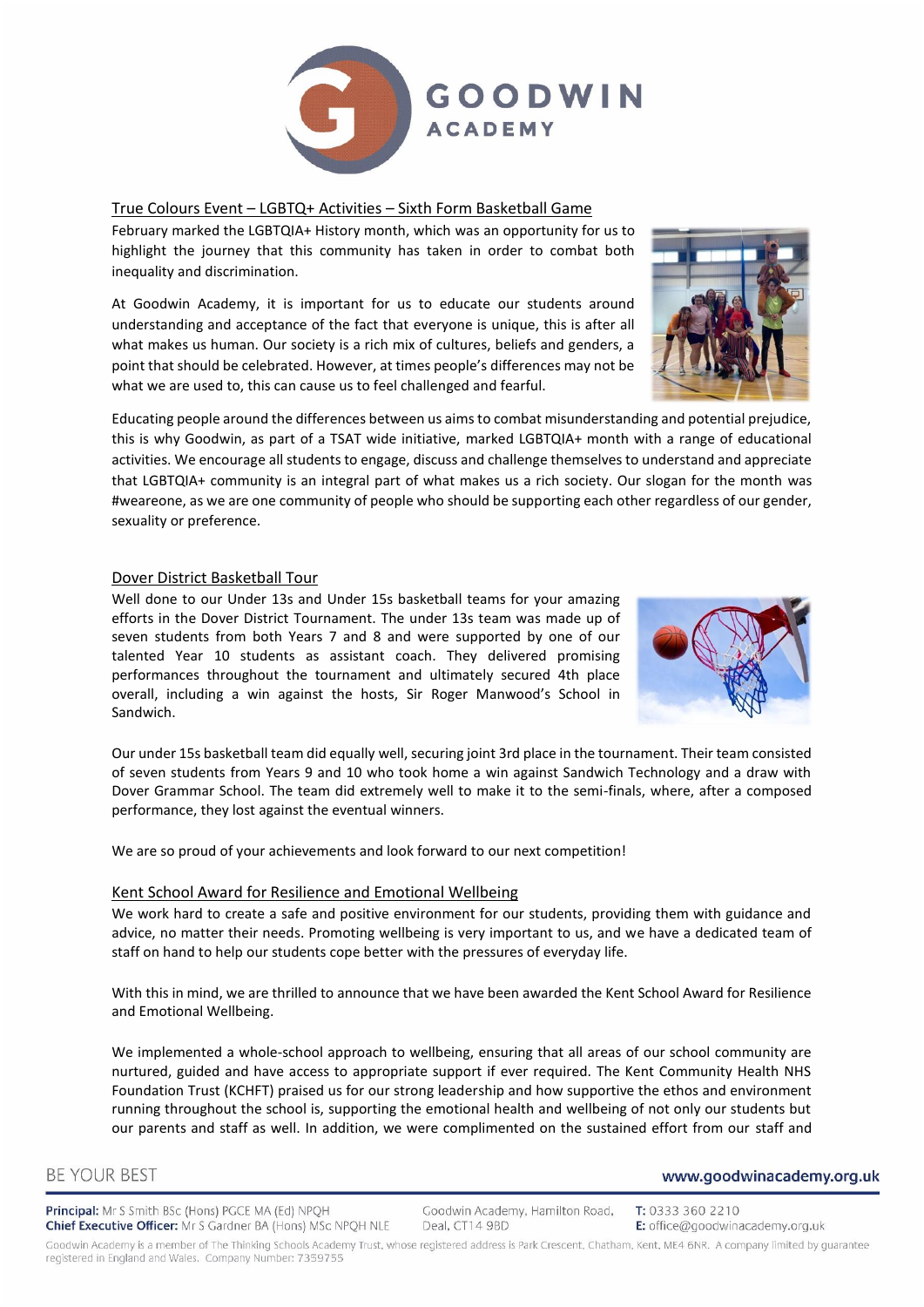

students to remain focused on improving resilience and emotional wellbeing for all of the Goodwin Academy community. We are so proud of our staff and students' efforts during this process and look forward to building on our awareness and resilience for wellbeing and mental health.



#### Memorial Garden



Family and friends of ex-Headmaster came together to celebrate the installation of a bench in our Memorial Garden in his memory.

James 'Jim' Stacey was appointed Headmaster of Deal Secondary School in 1968 after merging Elizabeth Carter Girls School and Deal Boys School, which both stood on the same site. He served the school with strong leadership over 19 years before retiring in 1987. In 2021, Jim passed away at the respectful age of 93.

Marianne, Jim Stacey's wife thanks Goodwin Academy for allowing her family to place the bench there and was delighted to see the new school in all its splendour. It was a wonderful opportunity to reconnect with all the former teachers and staff who worked closely with Jim over the years. She has been overwhelmed by all the messages she has received, which is testimony to how well respected he was.

#### Inter-House Food Bank Competition

From 21st March – 1st April, we asked students to donate nonperishable food and toiletries. The collection will be sent to @dealfoodbank and used to help feed and support families struggling in the local area. Thank you for all the donations!

#### 'Herstory' House Competition



# touse competition

# Creative writing, art and performing arts competition

For our 'Herstory' House Competition, students have been asked to submit either a piece of creative writing, a work of art, or a recorded performance that celebrates women's history. Thank you to all that have taken part, winners to be announced shortly!

# **BE YOUR BEST**

Principal: Mr S Smith BSc (Hons) PGCE MA (Ed) NPQH Chief Executive Officer: Mr S Gardner BA (Hons) MSc NPQH NLE

Goodwin Academy, Hamilton Road, Deal, CT14 9BD

T: 0333 360 2210 E: office@goodwinacademy.org.uk

www.goodwinacademy.org.uk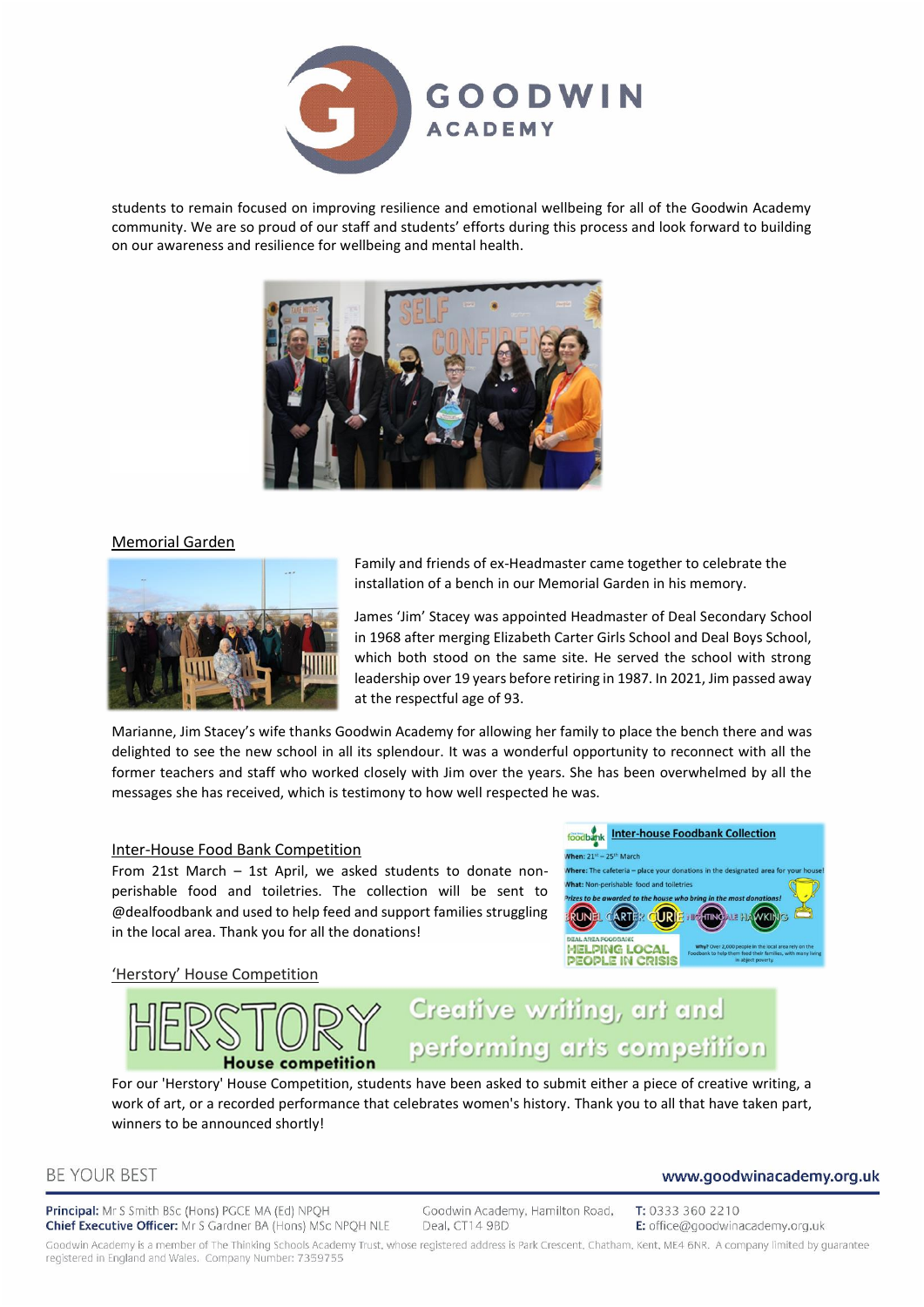

#### World Book Day



This year, World Book Day celebrates its 25th year, and all 17 schools in our Trust came together to run a number of fun activities for our students.

The students of Goodwin Academy participated in the World Book Day Book Exchange by bringing in a book of their choice to swap with their classmates during tutor time. In addition, a book trolley was available during the lunch break for our students to peruse any additional books donated. Book exchanges are a fantastic occasion to share and discuss literary favourites and encourage peers to discover and try something new.

The school took part in the Trust-wide World Book Day Bingo, where students had the chance to win a family ticket to see a show of their choice at a local theatre. Students were given a sheet of literary clues that they had to solve and complete to win a Golden Ticket. Four students who completed the bingo sheet were randomly selected and entered into

the Kent Hub draw to win the theatre trip.

Congratulations to Ivy, who took home the top prize and all our runners up, who were awarded book tokens!

What's more, staff tutors also read excerpts from their favourite books or recited their much-loved poems during the day.

World Book Day is a wonderful opportunity for people to share their love of reading and promote the pastime of reading for pleasure. The charity aims to ensure that every child and young person has the opportunity to have a book of their own. Their focus is to see more children, particularly those from disadvantaged backgrounds, with a life-long habit of reading for pleasure and the improved life chances this brings them.

#### Goodwin Try'athlon

Our very own Mrs Cribben has completed a virtual triathlon this month with her partner. This involved undertaking an impressive 1500m swim in the local pool, cycling 40km and then finishing the challenge with a 10km run.

This type of challenge is a first for them both. They started training earlier this year in preparation, having never competed in an Olympic length triathlon before. By stepping out of her comfort zone, it sparked an idea, and Mrs Cribben then went on to invite the staff and students of Goodwin Academy to try something new.



The Try'athlon ran as a House competition in a relay format. Each house completed 30 lengths in Dover Swimming Pool, 20km Cycling and a 5km run. The event was a huge success and all students who took part showed great resilience, challenged themselves and performed at their BEST. Over £600 has been raised for MacMillian Cancer Support which is a great achievement for both Mrs Cribben and our students.

Thank you to the staff who provided the support for this event and cheered on our students and Mrs Cribben!

#### **BE YOUR BEST**

Principal: Mr S Smith BSc (Hons) PGCE MA (Ed) NPQH Chief Executive Officer: Mr S Gardner BA (Hons) MSc NPQH NLE

Goodwin Academy, Hamilton Road, Deal, CT14 9BD

T: 0333 360 2210 E: office@goodwinacademy.org.uk

www.goodwinacademy.org.uk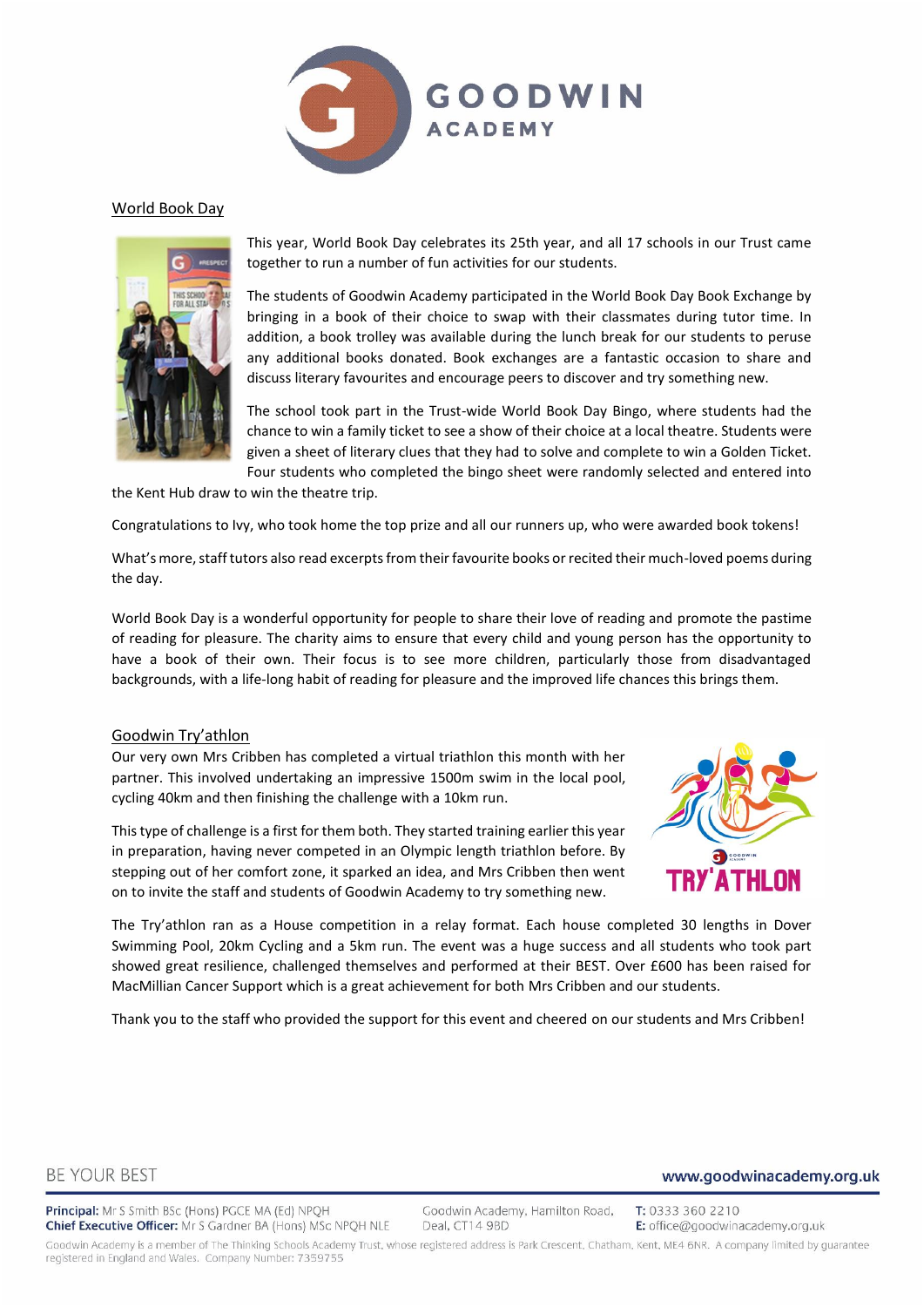

#### Books for Change

Books for Change is an organisation that started during lockdown 2020. They raise money to buy schools new diverse books that include black protagonists, children and families of colour, families with two mums or two dads, books that help to explain gender identity, what LGBTQI means, people who have disabilities and on black history, books about mighty Iranian girls and boys who dare to be different.

**Books** for

This week Books for Change visited Goodwin Academy to donate books for our Library.

#### Eggscellent Easter Challenge



Students were invited to join in on our 'Eggscellent Easter Challenge'. Each day, students had the chance to find the Golden Egg to win an Easter prize. An impressive 431 students had 100% attendance during the challenge, a huge well done to you all!

#### Kent Police Schools Officer

Kent Police are investing Police Officers into schools across Kent and from Term 5 we will have a Kent Police Schools Officer based at Goodwin Academy. School Officers are a dedicated Policing resource designed to support students, teachers, parents and communities. By investing officers within educational settings, Kent Police aims to ensure young people feel safer in their environments and, through positive dealings with them, prevent them from becoming victims of crime or exploitation.

What they will do:

- They will support in delivering diversion and intervention schemes for vulnerable children.
- They will act as a point of contact for teachers, parents and children in need.
- They will actively safeguard children at risk of criminality or exploitation.
- They will be there for our children and young people to talk to and seek advice from.

#### Free School Meals

Details have been sent to all families who are eligible, a voucher for £30.00 will be issued in the usual manor for the Easter Break.

#### Upcoming events

| Year $11 - 13$ Exam Info Evening | Thursday 21st April 2022                | 5.00-7.00pm |
|----------------------------------|-----------------------------------------|-------------|
| Year 7 Parents' Evening          | Thursday 28th April 2022                | 3.30-6.30pm |
| Early May Bank Holiday           | Monday 2nd May 2022                     | All Dav     |
| End of Year Exams                | Monday 13th June - Friday 1st July 2022 |             |
| Queens Platinum Jubilee          | Friday 22nd July 2022                   | All Day     |

#### **BE YOUR BEST**

#### Principal: Mr S Smith BSc (Hons) PGCE MA (Ed) NPQH Chief Executive Officer: Mr S Gardner BA (Hons) MSc NPQH NLE

Goodwin Academy, Hamilton Road, Deal, CT14 9BD

T: 0333 360 2210 E: office@goodwinacademy.org.uk

www.goodwinacademy.org.uk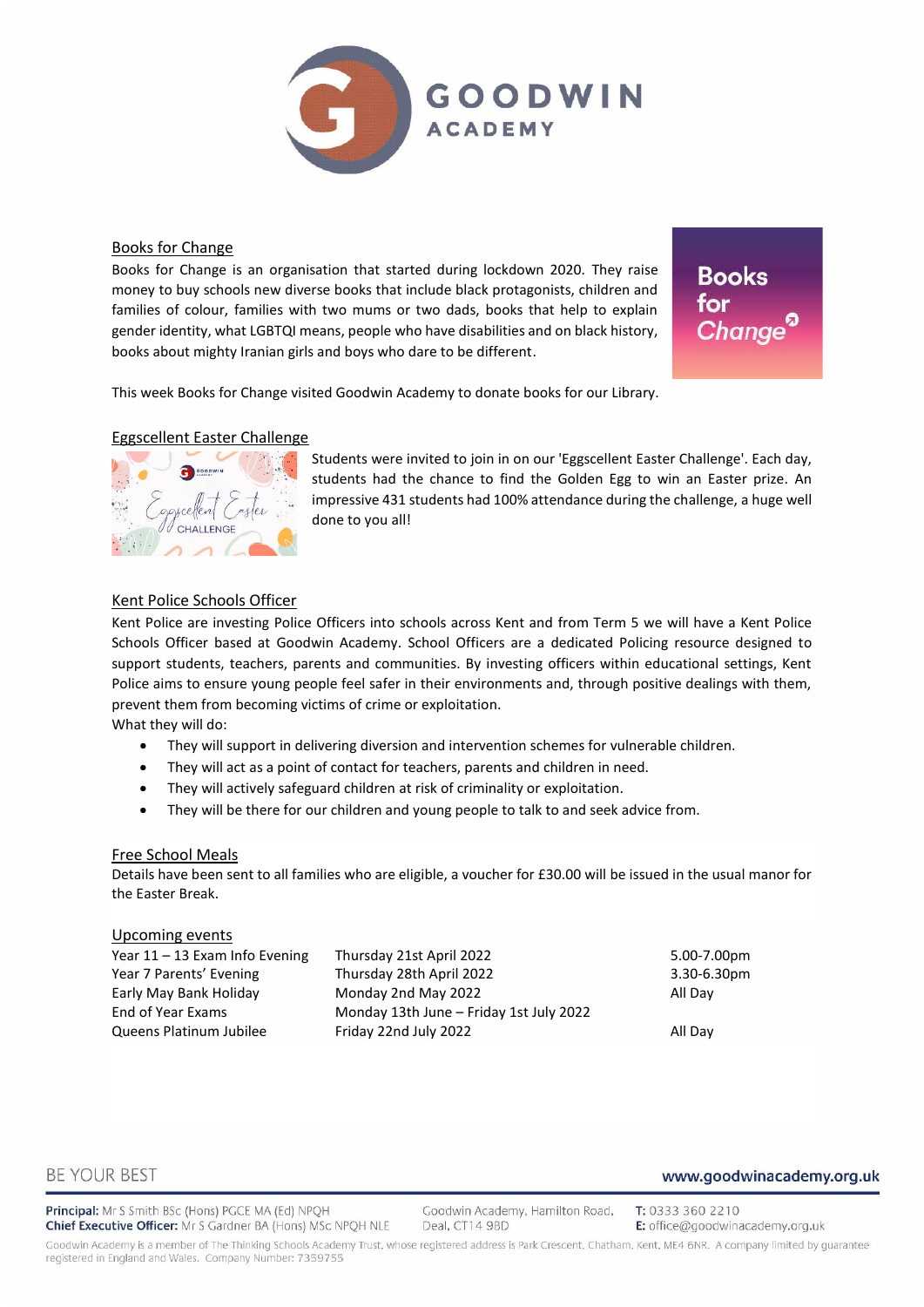

#### Nut Allergy

Please remember that we are a nut free school, the following items are prohibited:

- Packet nuts of any variety
- Peanut butter sandwiches
- Fruit and cereal bars that contain nuts
- Chocolate bars or sweets that contain nuts
- Sesame seeds (rolls, etc.)
- Cakes made with, or containing, nuts

Thank you for keeping our school safe!

#### Term Dates

Please find below a reminder of the term dates until the end of the Academic Year.

Term 5: Tuesday 19th April – Friday 27th May 2022 **May Bank Holiday – Monday 2nd May 2022** Term 6: Monday 6th June – Thursday 21st July 2022 Queens Platinum Jubilee - Friday 22<sup>nd</sup> July 2022

#### **Stationary**

To ensure your child can fully participate in lessons we recommend they have the 'essential' items on the poster below. To reduce shared resources between students, we also encourage students to own their own 'desirable' items.

| <b>Essential Items</b>                                                                                  | <b>Desirable Items</b>   |
|---------------------------------------------------------------------------------------------------------|--------------------------|
| Black or blue bull point pen                                                                            | Pencil Sharpener         |
| Pencil                                                                                                  | Protractor               |
| <b>Rubber</b>                                                                                           | <b>Colouring Pencils</b> |
| <b>Ruler</b>                                                                                            | Purple Pen               |
| Scientific Calculator                                                                                   |                          |
| Your Student Planner<br>is to be with you at<br>all times and must be<br>on the desk in all<br>lessons. |                          |

# **BE YOUR BEST**

Principal: Mr S Smith BSc (Hons) PGCE MA (Ed) NPQH Chief Executive Officer: Mr S Gardner BA (Hons) MSc NPQH NLE Goodwin Academy, Hamilton Road, Deal, CT14 9BD

T: 0333 360 2210 E: office@goodwinacademy.org.uk

www.goodwinacademy.org.uk